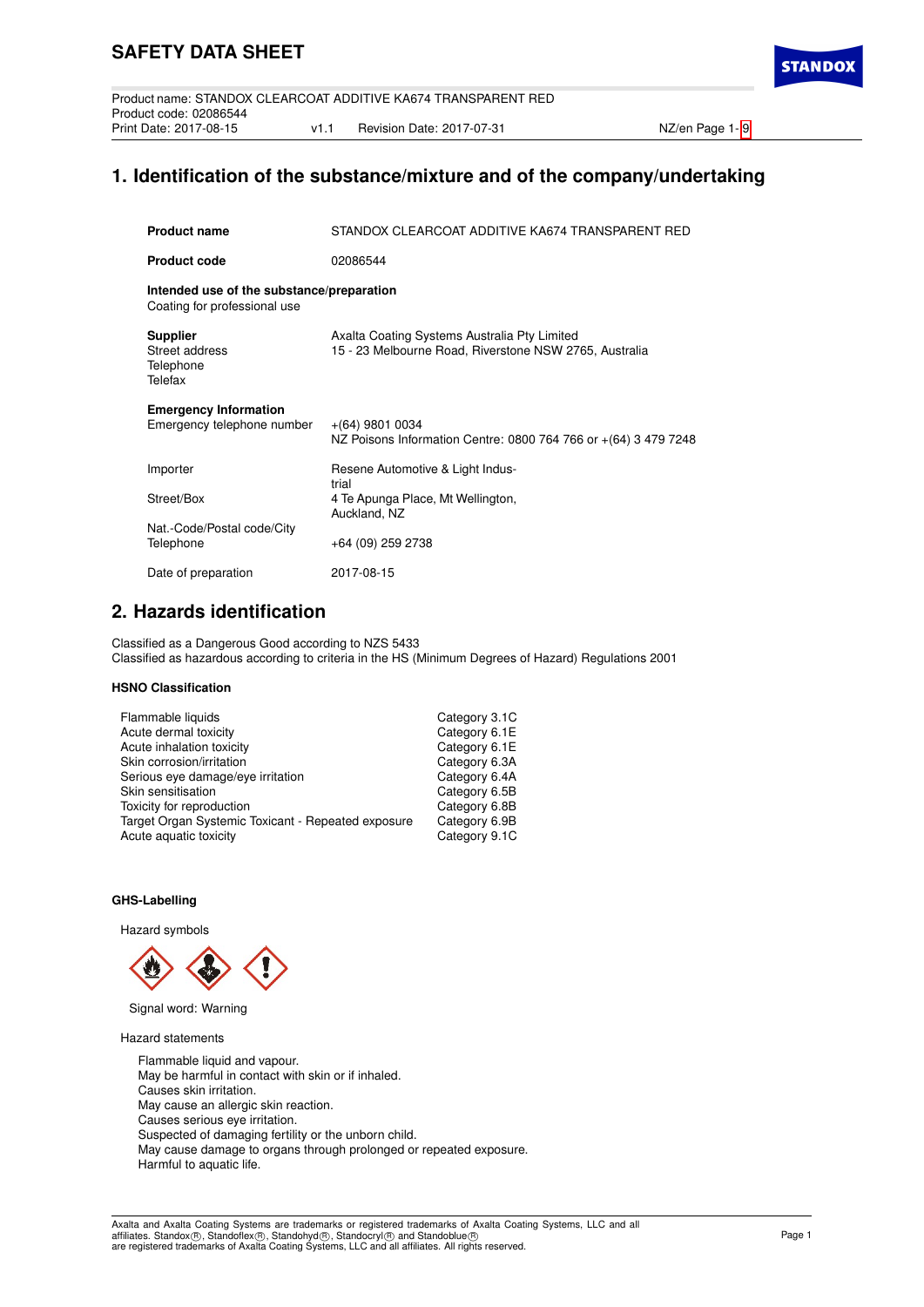Product name: STANDOX CLEARCOAT ADDITIVE KA674 TRANSPARENT RED Product code: 02086544 v1.1 Revision Date: 2017-07-31 NZ/en Page 2- [9](#page-8-0)



Precautionary statements

Obtain special instructions before use.

Keep away from heat/sparks/open flames/hot surfaces. No smoking.

Do not breathe dust/ fume/ gas/ mist/ vapours/ spray.

Avoid release to the environment.

Wear protective gloves/protective clothing/eye protection/face protection.

IF exposed or concerned: Get medical advice/ attention.

If skin irritation or rash occurs: Get medical advice/ attention.

If eye irritation persists: Get medical advice/ attention.

Wash contaminated clothing before reuse.

Store in a well-ventilated place. Keep cool.

### **Other hazards which do not result in classification**

Contains: methyl methacrylate; 2-hydroxyethyl acrylate. May produce an allergic reaction.

## **3. Composition/information on ingredients**

**Pure substance/mixture Mixture** 

## **Hazardous components**

| CAS-No.        | Chemical name           | Concentration | <b>GHS Hazardous</b> |
|----------------|-------------------------|---------------|----------------------|
| 1330-20-7      | xylene                  | $30 - 40%$    |                      |
| 123-86-4       | n-butyl acetate         | $10 - 20%$    | $\sqrt{ }$           |
| $100 - 41 - 4$ | ethylbenzene            | $5 - 10%$     | $\sqrt{ }$           |
| 123-92-2       | isopentyl acetate       | $1 - 3%$      | $\sqrt{}$            |
| $80 - 62 - 6$  | methyl methacrylate     | $0.3 - 1.0\%$ | $\sqrt{ }$           |
| 818-61-1       | 2-hydroxyethyl acrylate | $0.1 - 0.3%$  | $\sqrt{}$            |
| 1309-37-1      | Iron oxide              | $0.1 - 0.3%$  |                      |
| 108-88-3       | toluene                 | $0.1 - 0.3%$  | $\sqrt{}$            |

Non-regulated ingredients 30 - 40%

## **4. First aid measures**

#### **Eye contact**

Remove contact lenses. Irrigate copiously with clean, fresh water for at least 15 minutes, holding the eyelids apart. Seek medical advice.

#### **Skin contact**

Do NOT use solvents or thinners. Take off all contaminated clothing immediately. Wash skin thoroughly with soap and water or use recognized skin cleanser. If skin irritation persists, call a physician.

#### **Inhalation**

Avoid inhalation of vapour or mist. Move to fresh air in case of accidental inhalation of vapours. If breathing is irregular or stopped, administer artificial respiration. If unconscious place in recovery position and seek medical advice. If symptoms persist, call a physician.

#### **Ingestion**

If swallowed, seek medical advice immediately and show this safety data sheet (SDS) or product label. Do NOT induce vomiting. Keep at rest.

#### **Most Important Symptoms/effects, acute and delayed**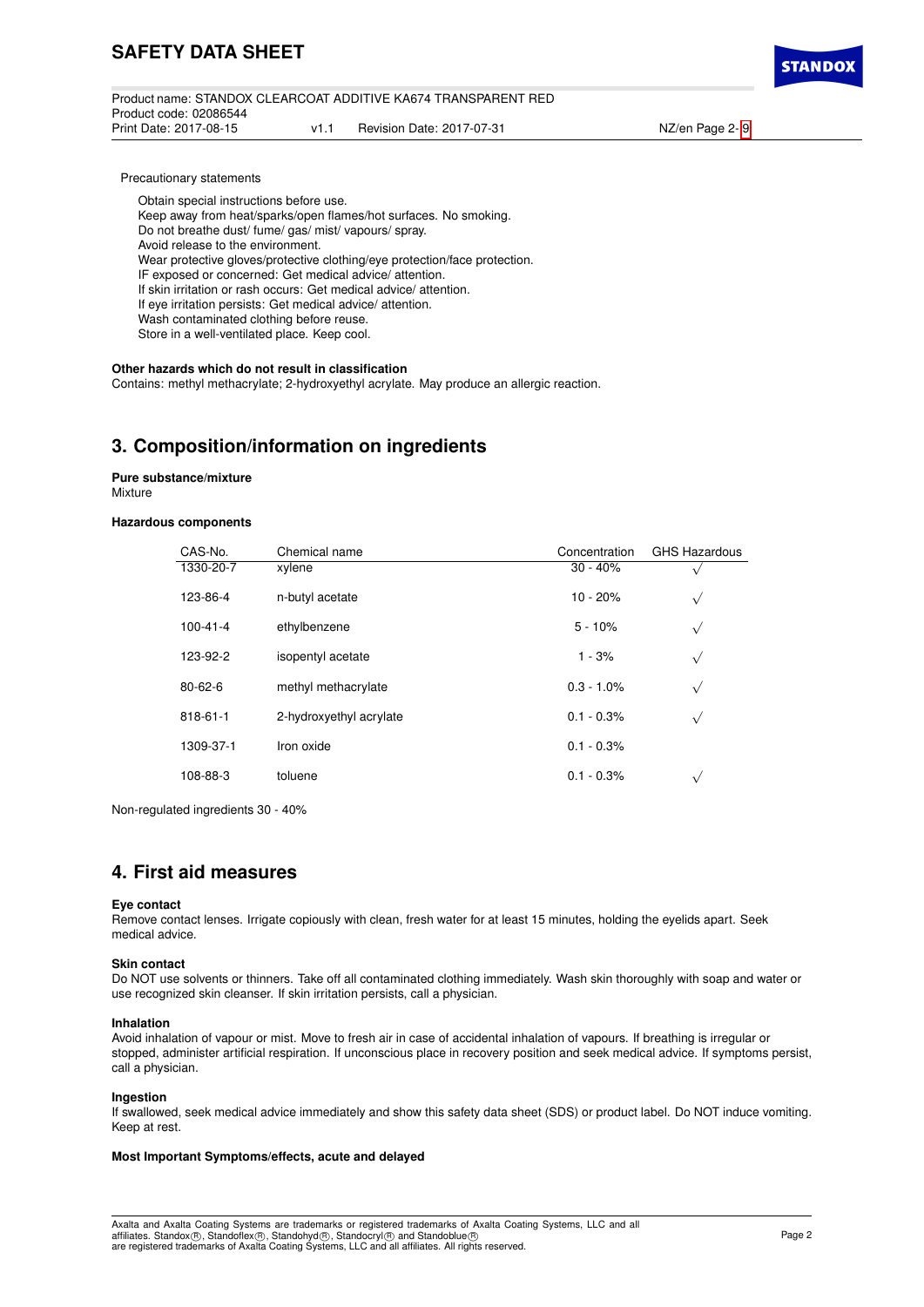|                        |     | Product name: STANDOX CLEARCOAT ADDITIVE KA674 TRANSPARENT RED |
|------------------------|-----|----------------------------------------------------------------|
| Product code: 02086544 |     |                                                                |
| Print Date: 2017-08-15 | v11 | Revision Date: 2017-07-31                                      |

NZ/en Page 3- [9](#page-8-0)

#### **Inhalation**

May cause nose and throat irritation. May cause nervous system depression characterized by the following progressive steps: headache, dizziness, nausea, staggering gait, confusion, unconsciousness. Reports have associated repeated and prolonged overexposure to solvents with permanent brain and nervous system damage. If this product mixed with an isocyanate activator/hardener (see SDS for the activator), the following health effects may apply: Exposure to isocyanates may cause respiratory sensitization. This effect may be permanent. Symptoms include an asthma-like reaction with shortness of breath, wheezing, cough or permanent lung sensitization. This effect may be delayed for several hours after exposure. Repeated overexposure to isocyanates may cause a decrease in lung function, which may be permanent. Individuals with lung or breathing problems or prior reactions to isocyanates must not be exposed to vapors or spray mist of this product.

#### **Ingestion**

May result in gastrointestinal distress.

#### **Skin or eye contact**

May cause irritation or burning of the eyes. Repeated or prolonged liquid contact may cause skin irritation with discomfort and dermatitis. If this product is mixed with an isocyanate, skin contact may cause sensitization. If this product is mixed with an isocyanate, skin contact may cause sensitization.

## **Notes to physician**

No data available on the product. See section 3 and 11 for hazardous ingredients found in the product.

## **5. Firefighting measures**

#### **Suitable extinguishing media**

Universal aqueous film-forming foam, Carbon dioxide (CO2), Dry chemical, Water spray.

#### **Extinguishing media which shall not be used for safety reasons**

High volume water jet

#### **Specific hazards**

Flammable liquid and vapour. Vapours may form explosive mixtures with air. Remove all sources of ignition. Solvent vapours are heavier than air and may spread along floors. Do not allow run-off from fire fighting to enter drains or water courses. Never use pressure to empty container: container is not a pressure vessel. Always keep in containers of same material as the original one.

### **Special Protective Equipment and Fire Fighting Procedures**

Wear as appropriate: Full protective flameproof clothing. Wear self-contained breathing apparatus for firefighting if necessary. In the event of fire, cool tanks with water spray.

## **6. Accidental release measures**

#### **Personal precautions**

Keep in a well-ventilated place. Keep away from sources of ignition. Comply with safety directives (see chapters 7 and 8). Do not inhale vapours.

#### **Environmental precautions**

Do not let product enter drains. Notify the respective authorities in accordance with local law in the case of contamination of rivers, lakes or waste water systems.

#### **Methods for cleaning up**

Contain and collect spillage with non-combustible absorbent materials, e.g. sand, earth, vermiculite, diatomaceous earth and place in container for disposal according to local regulations. Clean preferably with a detergent; avoid use of solvents.

## **7. Handling and storage**

#### **Handling**

Persons with a history of skin sensitisation problems or asthma, allergies, chronic or recurrent respiratory disease should not be employed in any process in which this mixture is being used.

#### **Safe handling advice**

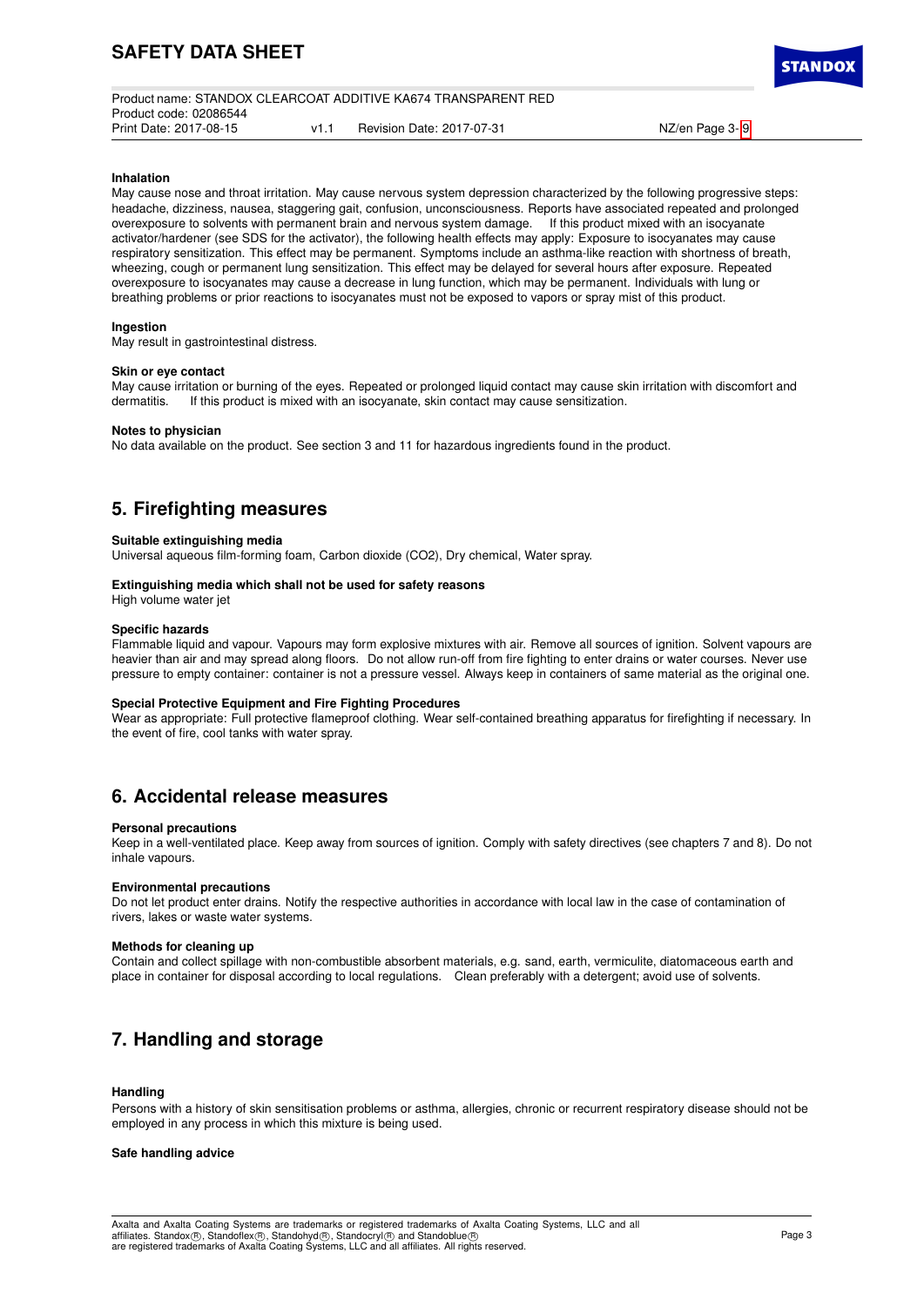| Product name: STANDOX CLEARCOAT ADDITIVE KA674 TRANSPARENT RED<br>Product code: 02086544 |      |                           |                |  |  |  |
|------------------------------------------------------------------------------------------|------|---------------------------|----------------|--|--|--|
| Print Date: 2017-08-15                                                                   | v1 1 | Revision Date: 2017-07-31 | NZ/en Page 4-9 |  |  |  |

Prevent the creation of flammable or explosive concentrations of vapour in air and avoid vapour concentration higher than the occupational exposure limits. The product should only be used in areas from which all naked lights and other sources of ignition have been excluded. Preparation may charge electrostatically: always use grounded leads when transferring from one container to another.

Operators should wear antistatic footwear and clothing. No sparking tools should be used. Avoid skin and eye contact. Do not breathe vapours or spray mist. Smoking, eating and drinking should be prohibited in the application area.

#### **Storage**

### **Suitable storage conditions**

Observe label precautions. Refer to Technical Data Sheet (TDS) for further information about storage temperature. Store in a dry, well ventilated place away from sources of heat, ignition and direct sunlight. No smoking. Prevent unauthorized access. Containers which are opened must be carefully resealed and kept upright to prevent leakage.

#### **Suitable container and packaging materials for safe storage**

Always keep in containers made of the same material as the supply container.

## **8. Exposure controls/personal protection**

### **National occupational exposure limits**

| Chemical name       |             |                        |
|---------------------|-------------|------------------------|
| xylene              | <b>TWA</b>  | 50 ppm                 |
|                     | <b>TWA</b>  | $217 \,\mathrm{mg/m3}$ |
| n-butyl acetate     | <b>TWA</b>  | $150$ ppm              |
|                     | <b>STEL</b> | 200 ppm                |
|                     | <b>STEL</b> | 950 mg/m3              |
|                     | <b>TWA</b>  | 713 mg/m3              |
| ethylbenzene        | <b>TWA</b>  | $100$ ppm              |
|                     | <b>STEL</b> | 125 ppm                |
|                     | <b>STEL</b> | 543 mg/m3              |
|                     | <b>TWA</b>  | 434 mg/m3              |
| isopentyl acetate   | <b>TWA</b>  | $100$ ppm              |
|                     | <b>TWA</b>  | 532 mg/m3              |
| methyl methacrylate | <b>TWA</b>  | 50 ppm                 |
|                     | <b>STEL</b> | 100 ppm                |
|                     | <b>STEL</b> | 416 mg/m3              |
|                     | <b>TWA</b>  | 208 mg/m3              |
| Iron oxide          | <b>TWA</b>  | $5 \,\mathrm{mg/m}$    |
| toluene             | <b>TWA</b>  | 50 ppm                 |
|                     | <b>TWA</b>  | 188 mg/m3              |

#### **Engineering measures**

Provide adequate ventilation.This should be achieved by a good general extraction and -if practically feasible- by the use of a local exhaust ventilation.If these are not sufficient to maintain concentrations of particulates and solvent vapour below the OEL, suitable respiratory protection must be worn.

**Glossary**

CEIL Ceiling exposure limit

STEL Short term exposure limit

TWA Time weighted average

#### **Protective equipment**

Personal protective equipment should be worn to prevent contact with eyes, skin or clothing.

#### **Respiratory protection**

In case of insufficient ventilation, wear suitable respiratory equipment.

## **Eye protection**

**STANDO**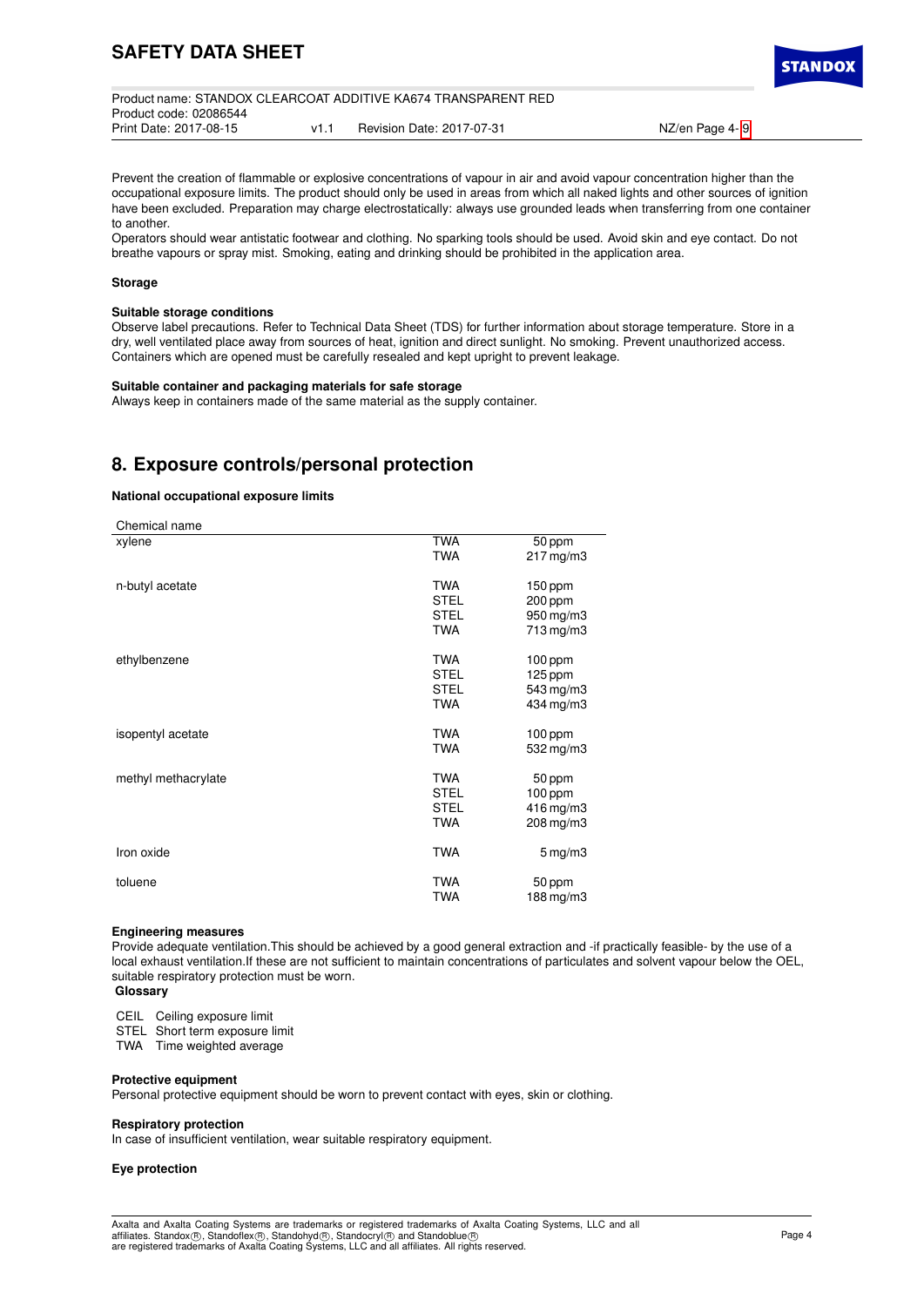| Product name: STANDOX CLEARCOAT ADDITIVE KA674 TRANSPARENT RED |      |                           |                |  |  |
|----------------------------------------------------------------|------|---------------------------|----------------|--|--|
| Product code: 02086544                                         |      |                           |                |  |  |
| Print Date: 2017-08-15                                         | V1.1 | Revision Date: 2017-07-31 | NZ/en Page 5-9 |  |  |

Use safety eyewear designed to protect against splash of products.

#### **Hand protection**

The breakthrough time of gloves is unknown for the product itself. The glove material given is recommended on basis of the substances in the preparation.

| Chemical name   | Glove material          |                      | Glove thickness Break through time |
|-----------------|-------------------------|----------------------|------------------------------------|
| xylene          | Nitrile rubber          | $0.33$ mm            | 30 MIN                             |
|                 | Viton $(R)$ $\circledR$ | $0.7$ mm             | 480 MIN                            |
| n-butyl acetate | Viton $(R)$ $\circledR$ | $0.7$ mm             | 10 MIN                             |
|                 | Nitrile rubber          | $0.33 \,\mathrm{mm}$ | 30 MIN                             |

The protective glove should be checked in each case for their work specific suitability (e.g. mechanical stability, product compatibility, and anti-static properties). When the intended use is for spray application a nitrile glove of the chemical resistance group 3 (e.g. Dermatril® glove) is to be used. After contamination, the glove has to be changed. If immersing the hands into the product is not avoidable (e.g. maintenance work) a butyl or fluorocarbon rubber glove should be used. When skin exposure may occur to materials specified in section 3 of this SDS, advice should be sought from the glove supplier as to appropriate type to use with this product and the permeation breakthrough times. Care should be taken when working with sharp edged articles as these can easily damage the gloves and make them ineffective. The instructions and information provided by the glove supplier on use, storage, maintenance and replacement must be followed. Damaged gloves or those showing signs of wear should be replaced immediately.

#### **Skin and body protection**

Wear suitable protective clothing. Personnel should wear antistatic clothing made of natural fiber or of high temperature resistant synthetic fiber.

#### **Hygiene measures**

Wash skin thoroughly with soap and water or use recognized skin cleanser. Do not use organic solvents!

## **9. Physical and chemical properties**

#### **Appearance**

| <b>Form:</b> liquid | <b>Colour:</b> red | <b>Odour:</b> Characteristic Paint Odor | <b>Odor Threshold:</b> No data available |
|---------------------|--------------------|-----------------------------------------|------------------------------------------|
|---------------------|--------------------|-----------------------------------------|------------------------------------------|

| рH                                     | Not applicable            |                    |
|----------------------------------------|---------------------------|--------------------|
| Freezing point                         | Not applicable.           |                    |
| Boiling point                          | $125\,^{\circ}\mathrm{C}$ |                    |
| Flash point                            | $24^{\circ}$ C            |                    |
| Evaporation rate                       | Slower than Ether         |                    |
| Flammability                           |                           |                    |
| Upper explosion limit                  | 7.5%                      |                    |
| Lower explosion limit                  | $1\%$                     |                    |
| Vapour pressure                        | 6.4 hPa                   |                    |
| Solubility(ies)                        | partly miscible           |                    |
| Vapour density                         | No data available         |                    |
| Density                                | 0.96 $q/cm^3$             | DIN 53217/ISO 2811 |
| Partition coefficient: n-octanol/water | No data available         |                    |
| Ignition temperature                   | 360 °C                    | <b>DIN 51794</b>   |
| Decomposition temperature              |                           |                    |
| Viscosity (23 $\rm ^{\circ}C)$         | 49 s                      | ISO 2431-1993 6 mm |

## **10. Stability and reactivity**

## **Stability**

Stable

**STANDO**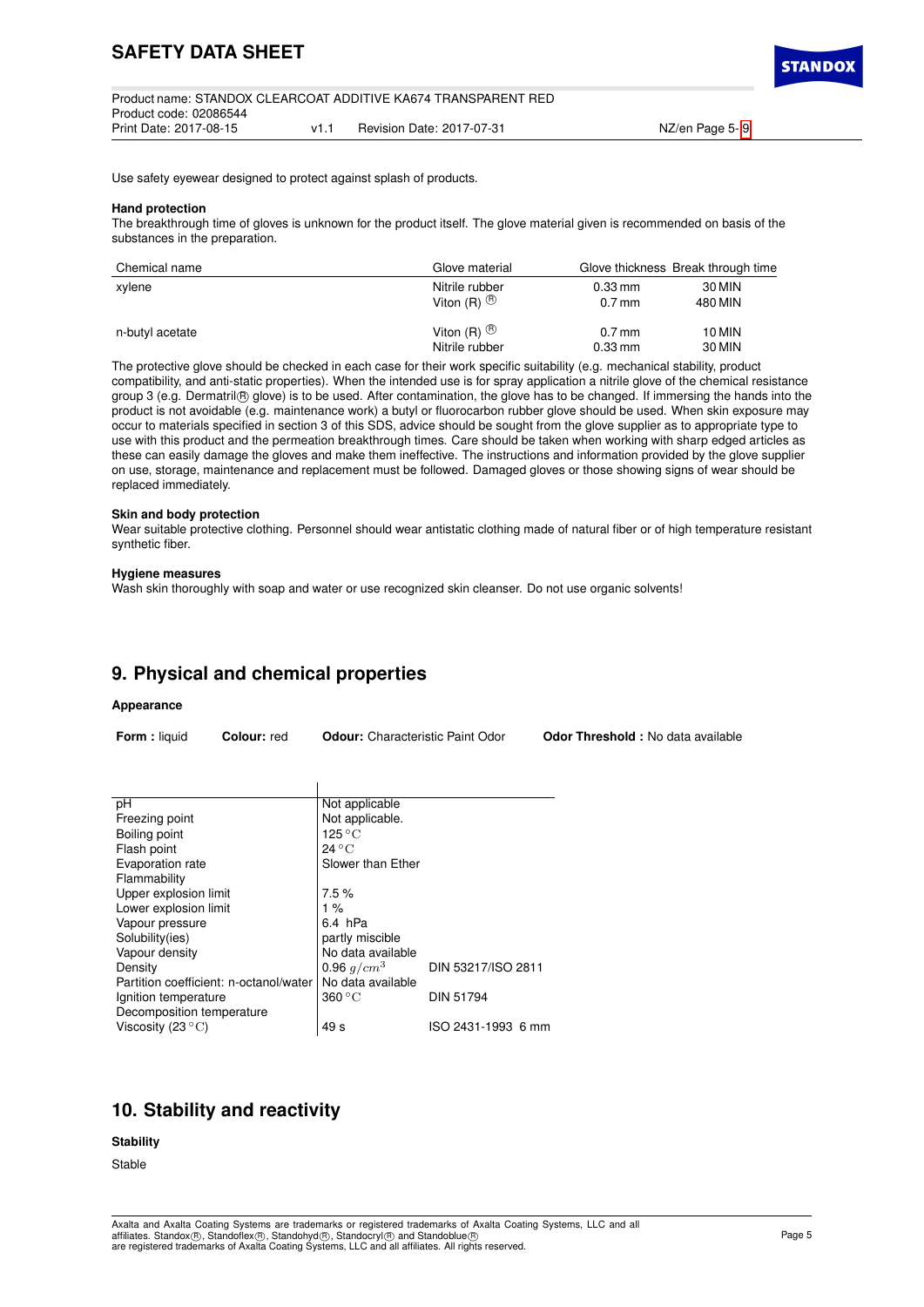

### **Hazardous polymerisation**

Will not occur.

#### **Conditions to avoid**

Stable under recommended storage and handling conditions (see section 7).

#### **Materials to avoid**

Keep away from oxidizing agents, strongly alkaline and strongly acid materials in order to avoid exothermic reactions.

#### **Hazardous decomposition products**

When exposed to high temperatures may produce hazardous decomposition products such as carbon monoxide and dioxide, smoke, oxides of nitrogen.

## **11. Toxicological information**

### **Information on likely routes of exposure**

#### **Inhalation**

May cause nose and throat irritation. May cause nervous system depression characterized by the following progressive steps: headache, dizziness, nausea, staggering gait, confusion, unconsciousness. Reports have associated repeated and prolonged overexposure to solvents with permanent brain and nervous system damage. If this product mixed with a overexposure to solvents with permanent brain and nervous system damage. activator/hardener (see SDS for the activator), the following health effects may apply: Exposure to isocyanates may cause respiratory sensitization. This effect may be permanent. Symptoms include an asthma-like reaction with shortness of breath, wheezing, cough or permanent lung sensitization. This effect may be delayed for several hours after exposure. Repeated overexposure to isocyanates may cause a decrease in lung function, which may be permanent. Individuals with lung or breathing problems or prior reactions to isocyanates must not be exposed to vapors or spray mist of this product.

#### **Ingestion**

May result in gastrointestinal distress.

#### **Skin or eye contact**

May cause irritation or burning of the eyes. Repeated or prolonged liquid contact may cause skin irritation with discomfort and dermatitis.

**Delayed and immediate effects and also chronic effects from short and long term exposure:**

#### **Acute oral toxicity** not hazardous

**Acute dermal toxicity**

xylene Category 4 2-hydroxyethyl acrylate Category 3

**Acute inhalation toxicity**

xylene Category 4 ethylbenzene Category 4

% of unknown composition: 0 %

**Skin corrosion/irritation**

| xylene                  | Category 2  |
|-------------------------|-------------|
| n-butyl acetate         | Category 3  |
| isopentyl acetate       | Category 3  |
| methyl methacrylate     | Category 2  |
| 2-hydroxyethyl acrylate | Category 1B |
| toluene                 | Category 2  |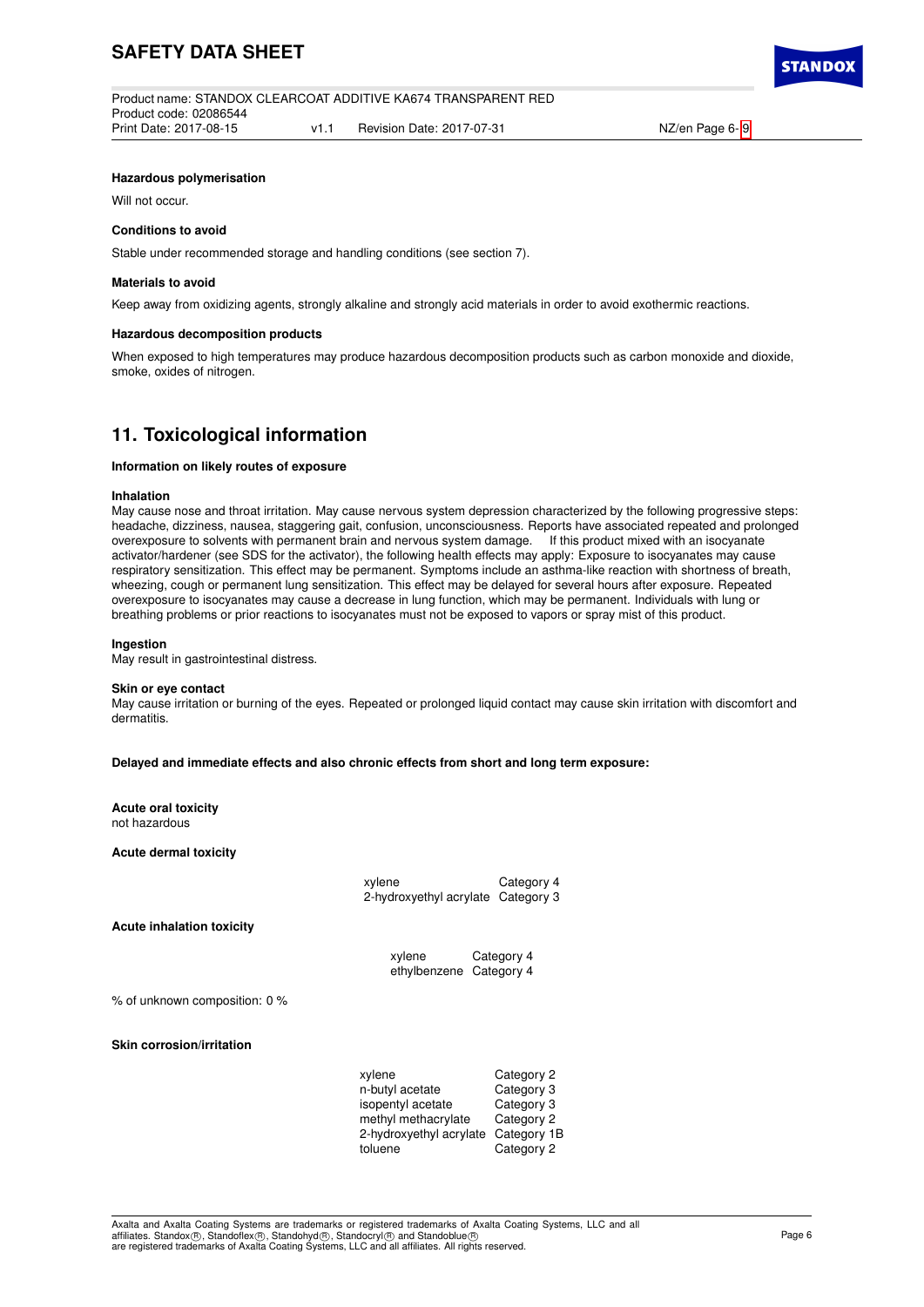|                        |      | Product name: STANDOX CLEARCOAT ADDITIVE KA674 TRANSPARENT RED |  |
|------------------------|------|----------------------------------------------------------------|--|
| Product code: 02086544 |      |                                                                |  |
| Print Date: 2017-08-15 | v1 1 | Revision Date: 2017-07-31                                      |  |

NZ/en Page 7- [9](#page-8-0)

#### **Serious eye damage/eye irritation**

|  | xylene Category 2A |  |
|--|--------------------|--|
|--|--------------------|--|

**Respiratory sensitisation**

Not classified according to GHS criteria

**Skin sensitisation**

methyl methacrylate Category 1 2-hydroxyethyl acrylate Category 1

## **Germ cell mutagenicity**

Not classified according to GHS criteria

## **Carcinogenicity**

Not classified according to GHS criteria

**Toxicity for reproduction**

toluene Category 2

**Target Organ Systemic Toxicant - Single exposure** Not classified according to GHS criteria

**Target Organ Systemic Toxicant - Repeated exposure** No data available.

**Aspiration toxicity** Not classified according to GHS criteria

#### **Numerical measures of toxicity (acute toxicity estimation (ATE),etc. )** No information available.

#### **Symptoms related to the physical, chemical and toxicological characteristics**

Exposure to component solvents vapours concentration in excess of the stated occupational exposure limit may result in adverse health effect such as mucous membrane and respiratory system irritation and adverse effect on kidney, liver and central nervous system. Symptoms and signs include headache, dizziness, fatigue, muscular weakness, drowsiness and in extreme cases, loss of consciousness. Through skin resorbtion, solvents can cause some of the effects described here. Repeated or prolonged contact with the preparation may cause removal of natural fat from the skin resulting in non-allergic contact dermatitis and absorption through the skin. The liquid splashed in the eyes may cause irritation and reversible damage.

# **12. Ecological information**

Product contains environmentally hazardous substances and product is not classified per GHS.

#### **Ecotoxicity effects**

There are no data available on the product itself. The product should not be allowed to enter drains or watercourses.

### **Acute aquatic toxicity**

| n-butyl acetate                    | Category 3 |
|------------------------------------|------------|
| ethylbenzene                       | Category 2 |
| 2-hydroxyethyl acrylate Category 1 |            |

Ecotoxic to terrestrial invertebrates

xylene Category 9.4C

% of unknown composition 0%

#### **Persistence and degradability** No information available.

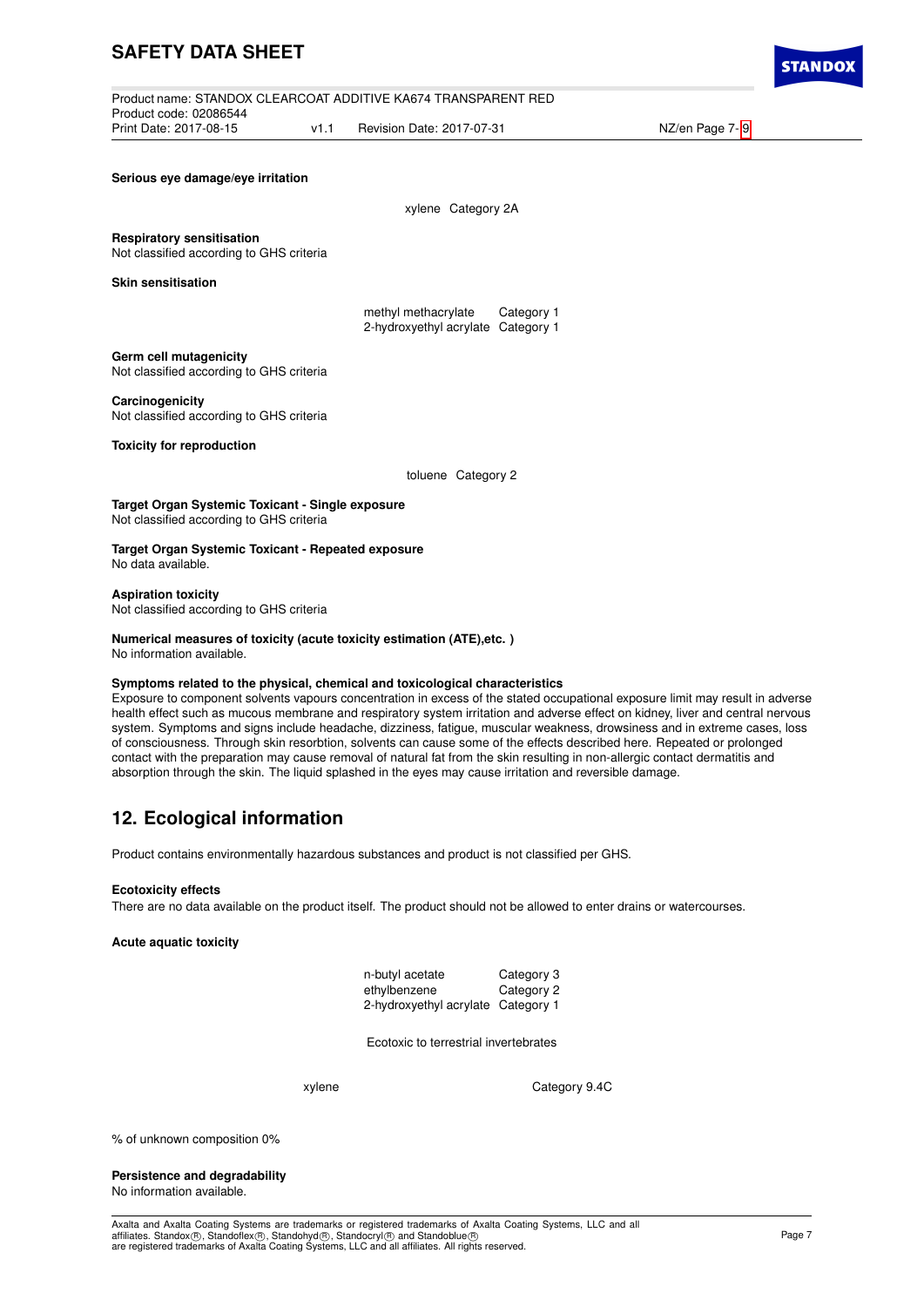Product name: STANDOX CLEARCOAT ADDITIVE KA674 TRANSPARENT RED Product code: 02086544 Print Date: 2017-08-15 v1.1 Revision Date: 2017-07-31 NZ/en Page 8- [9](#page-8-0)

**STANDO** 

### **Bioaccumulation**

No information available.

## **Mobility in soil**

No information available.

### **Other adverse effects**

No information available.

## **13. DISPOSAL CONSIDERATIONS**

### **Waste disposal methods**

Dispose of in accordance with local regulations.

## **Disposal considerations**

A disposal process that converts the waste into energy is recommended. If this is not possible the hazardous waste must be disposed of by incineration.

## **14. Transport information**

| <b>NZS5433</b><br>Proper shipping name:                   | PAINT           |
|-----------------------------------------------------------|-----------------|
| UN number:                                                | 1263            |
| Hazard Class:                                             | 3               |
| Packing group:                                            | Ш               |
| Hazchem Code:                                             | 3Y              |
| <b>IMDG (Sea transport)</b><br>Proper shipping name:      | PAINT           |
| UN number:                                                | 1263            |
| Hazard Class:                                             | 3               |
| Subsidiary Hazard Class:                                  | Not applicable. |
| Packing group:                                            | Ш               |
| Marine Pollutant:                                         | no              |
| EmS:                                                      | $F-E,S-E$       |
| <b>ICAO/IATA (Air transport)</b><br>Proper shipping name: | PAINT           |
| UN number:                                                | 1263            |
| Hazard Class:                                             | 3               |
| Subsidiary Hazard Class:                                  | Not applicable. |
| Packing group:                                            | Ш               |

#### **Matters needing attention for transportation**

Confirm that there is no breakage, corrosion, or leakage from the container before shipping. Be sure to prevent damage to cargo by loading so as to avoid falling, dropping, or collapse. Ship in appropriate containers with denotation of the content in accordance with the relevant statutes and rules.

## **15. Regulatory information**